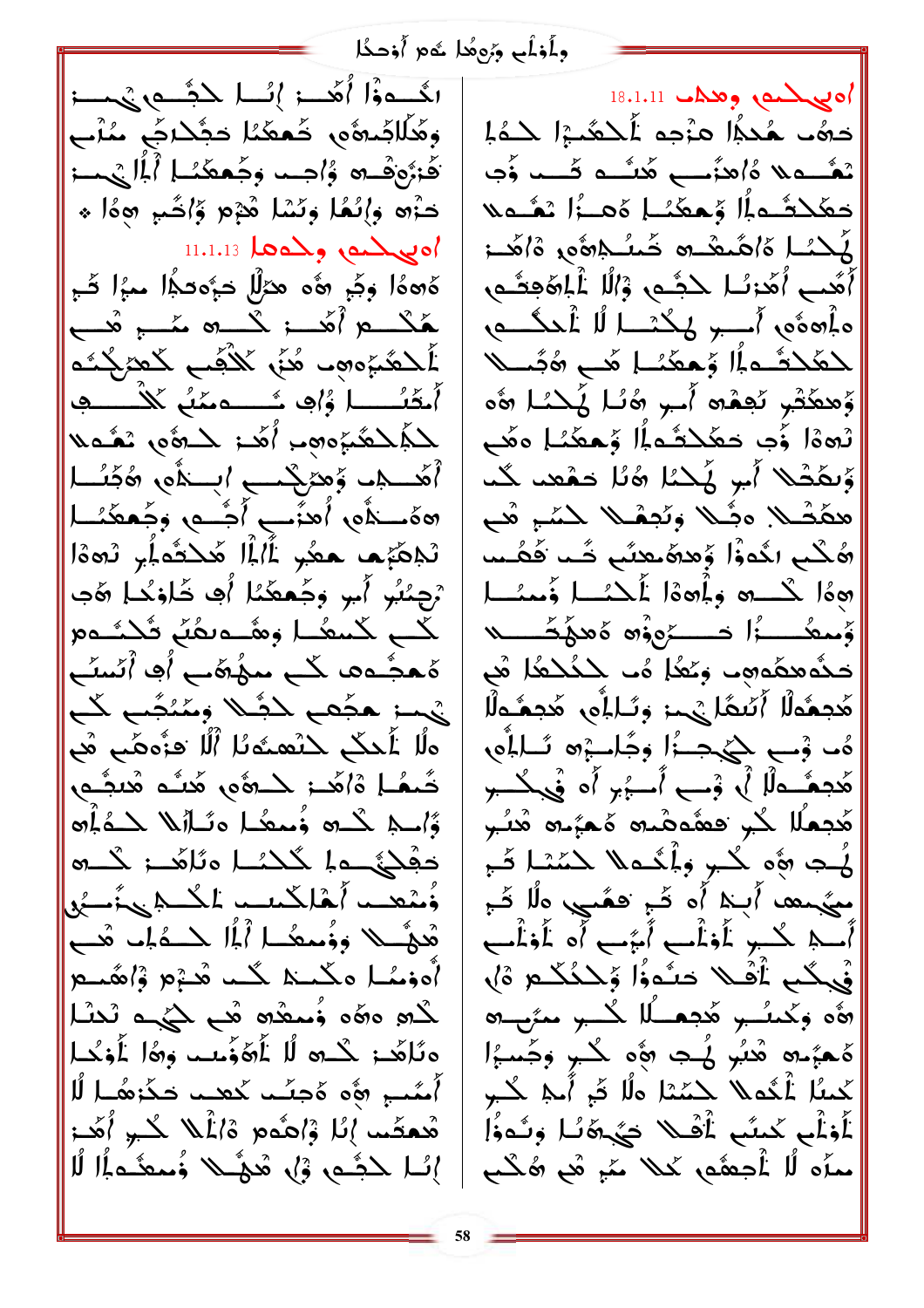وأُفِلِّعِ وَرُهِهُا ـُهُمْ أَفْحَـٰا

نْعُدُ لَا مُسْئَلِ أَبْ أَبَدْ وَبِ وَُمِيدَهُومُ ا هُدْمِدْاً أَبِيْهِ وَهُدَانُدُ أَبِيْهِ كَسِلاً لُعثَهِ هُما وَهُمِنَاجِمَةٍ أَسْلَا خَالِكُ هَٰا وَسُبَرْ الْإِسْلامْ رَجِمْلُكُ ۞ وَهُكُمُ الْإِسْلَامِ هُكْــُـٰٓا وَكُـُــفِ ٱُبِـٰدَ هُــِ نُعْهَـهُــا ة/£لمُكْتَمْ كَكَلّْ تُعِفُو وُهَزَجَزُنَا أُبِنَا وَّحِمَّنْ المَتَّمُوثُوا وَٱسْكُب وَؒٱسِلَّمَٰتِ وَٱسْتَمَامَ حشَمُّهجُــلِ هؤُوُّهمُــل وممُهُمــزُبِ وْحِمُنُــل ەھَٰٓۮڲؗٮٗڵ؋ۜٚڸػٛؽٳ؋ؙٳ؎ڋؠڮۄڔۅؙ۫ٶڡٮۢٵ وَّجِّدےاً ووَّحــزُوْا حَنُعْدَهُــا أَبِـنا هُجُمِلًا وِمُحِكْفٍ أَبَدْ لَلْمِيزُنْا لِحَنُفِهُـبِ لًا هَكْـــبِ أَبِــٰهَ هَوِهَٰدِـــزْا أَبِــٰهَ وَلًا لمَبِاً ; مِمْ أَجِمْ لِهِ مِنْ لِمَ الْمَسْرِينَ لِمَسْرِينَ لمَبَاهُ لِمَبَالَ وَأَسْرَدُ لِمَبَالَ وَقَوْمِ مِنْ الْمَابَ وِهُلْهُا أَبَدْ قَذَٰمَةُ! هِمُكْرٍ أَبَدْ شَدْ هُدمِهُـــا هَابِــٰه وِهُـعنَاجـــوَّة أَبــٰه حَىُعْدَهُمَا حَــهُ٥ وَخُجَّــ; أَبِـٰهَ خَــلا نُعْدَهُــا لَٰالحُــةُا وه محَمِّجــز أُبِــٰذِ هِعْدَهِ يَهْدَ وَجَلَابُهُ الْمَهْكُلِهِ مِنْهُ وَهِ هُدئِيءٌ فَــــمْ كَعِــهْــا أُسِر وَّحِـمَّاسِجِـ لَـــهُمَنَّهُ ﴿ لَــنَاهِمَةٌ ۖ يَـــمِنَّ الْمَوْهَ صَلَّىٰ ۖ مَا مَعَلَّمَ مَا صَلَّىٰ لْمَيْحَشُدُوْ أَنْ لْمُحَصَّدْ لَحْسِرٍ وْسَعٍ هُسَعٍ ىُعتَدِهُ فِي الْمُعْدِينُ مِنْ الْمَسْرِيلَ الْمَسْرِيمِينَ مِنْ الْمَسْرِيمِينَ مِنْ مَسْرِيمِينَ خُوفِكُـولَمَا ۖ أَن ۞ وَمِـــح وِحُوفِكُــولَمَا أُمُّ فُـــومُ نُهُ وِنُعْوَهُ صَالًا هُا لْمَوْحُدِيلًا مُدْمَعْدًا لَكِ مِنْ وَفَالَهِ الْمُحَافِظُ كَتْلَوُّى لِكُمْ فَكُمْ أَلْمَدُوكُمْ لِمَكْتَامَ بِمَكْرَةً لِمَ ىُعْدِهُـا كْـبِ وَجُجِبُاجُـا وَجَّىــرُّوفِـٰأَا ىُكِّ: *أَبِيْهِ كُمِلا يُ*عْدُم*ُهَ*ا \*

تُمْلا كُن مُدمُلا مُتَرْجُه بِأَن نصُّومِ هنَّمْلا لكْتِه تعمُّلْ وَهُدِمْحَدًا لَكُتُ أَفِّ أَمُّا أُهَّ: إِمَّا حَجَّمٍ هَاحَه وَنَجَّمَهُو لحجُلُو مَتَعْدِمٍ مَعْمَلِهِ مَعْمَلِهِ ەلْبْكِلْمَمْ، حْثِّمْ تْسْلا يْهِمْ وْهُـأْلَا ئُھْتِ ہُوجُنَّا مُعصَّنا ہُونُھُتَ هُدِهِ هِمْ مِنْ اللَّهِ إِلَيْهِ مِنْ هُمْ مِنْ أَجُلَّ وَتَقَالَكُمُوهِ فَأَرْهِ كَمِعْكَمْ لَاهُمْ تُافُّا هُــوهُمْ كُـــهِ هُ/ ثَوْنُــا تْعْلِكْسوەت حْݣَا مْكْتُو تْدَنْتَا مْدَسًا هُــدهُمْ كْـــْمْ هْلْ خُــزِيْلَ ثقائكسے مي حكيل ھُو ٽھُزجُا هُــوهُــو لِكُـــرهِ وْلِي أَبِــٰذُوبِ وَجَـبِهْــا أَمِكْمِعْصِ مُبْكَسِيٍّ الْمَسْتَمَرِّيَّةَ مِسْتَمَامَ لُجُــٰكُمْا لِــٰھَــٰکُلا لِّلْحِنُـفَـٰمِ مَعُــا تَمَّنُوْائَكِمْ أَجَّەجَّـُ مَّن حَكَّمُـا نَـٰهُلا وأدمسا وهدوها للكب وهاكب  $\sum$  $2.14.27$   $2000$ لأمك المشكوبة المتكفية فسيرش كمستشرق مثمر تشكير من تحديثها

وِنُعْدَهُا هُنُّمٍ وَجُمِ نُعْدَهُا كُنْكَ  $\cos \theta$   $\cos \theta$   $\sin \theta$ مُهْدَهُـــا وهُ نُــــهِ مِنْمَـــهُــهِ حجُـــبِهِ وِيُعْدَهُا ثَبِ تِمُسِّبِ كَلَّلا كُتْرُوهُ و وهُمصورًا حكْسِيةً وبِهِ أَاوْلَمْهُمْ وَلَيْهِ كَسمجُكِلِهُ مِجْمَعُ أَو تُعِصُ وُوسُا لِكْسُوْوا حَمَّوهُما وَوُلَّى كَلاَّهُا كَعِمْكِلَّا وُّجِنَّىنُمَّا أَبِرِ أَهْنَىكُنُمْ وُمِنْتَ حَتَّجِ